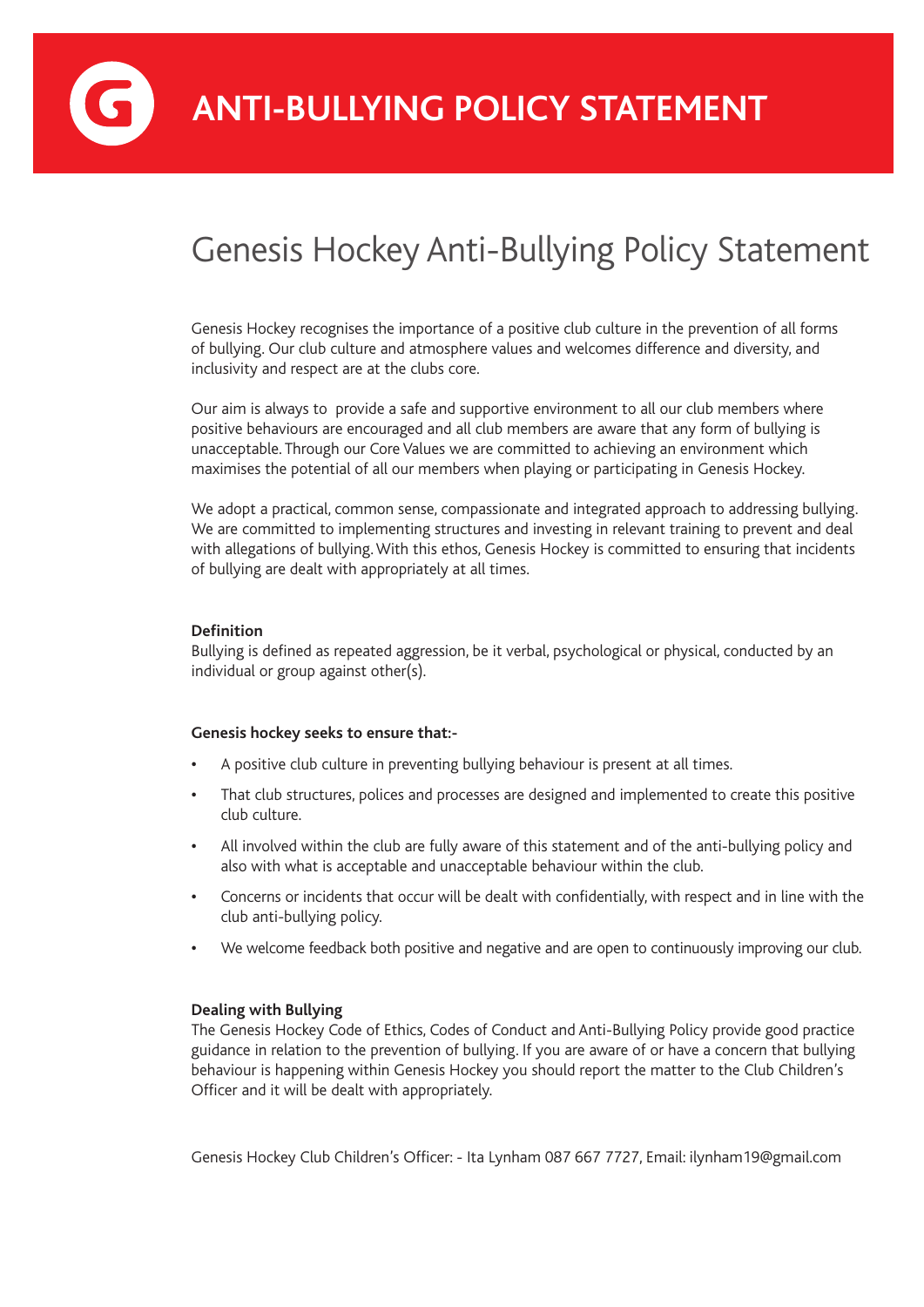

# Genesis Hockey Anti-Bullying Policy

As highlighted in the Genesis Hockey anti-bullying statement, the club aims to create a supportive environment where any form of bullying is unacceptable.

Bullying can occur between an adult and young person, by young person to young person or adult to adult. In any of these cases it is not acceptable within Genesis Hockey. Genesis Hockey are aware that as with all sporting clubs and organisations, the competitive nature of hockey can create an environment that provides opportunities for bullying. The bully may be a parent who pushes too hard, a coach who adopts a win-at-all costs philosophy, a young player who intimidates another or an official who places unfair pressure on a person.

#### **What is Bullying?**

Bullying is defined as 'repeated aggression be it verbal, psychological or physical, conducted by an individual or group against others'.

#### **Bullying can take many different forms:**

- **•** Verbal: threatening consequences, spreading rumours, name calling, teasing, making sexual/ racist/sectarian remarks, highlighting physical, appearances or sporting ability.
- **•** Physical: kicking, punching, hitting, spitting, biting, tripping, theft or destruction of property and kit.
- **•** Emotional:- ignoring, excluding, getting people into trouble, leaving them out of games, talking behind their backs, writing unpleasant notes/letters/graffiti, writing letters/text messages/emails or comments on social network sites.

In Genesis Hockey different people may be involved in bullying incidences. These may include coaches/ players/ mentors/ parents/spectators/bystanders.

### **Signs of Bullying**

There are a number of signs that may indicate a person is being bullied:

- **•** Reluctance to come to a venue or take part in activities
- **•** Physical signs (unexplained bruises, scratches, or damage to belongings)
- **•** Stress-caused illness headaches, and stomach aches which seem unexplained
- **•** Fearful behaviour (fear of walking to a training/match, going different routes, asking to be driven)
- **•** Frequent loss of, or shortage of, money with vague explanations
- **•** Having few friends or drop out of newer members
- **•** Changes in behaviour (withdrawn, stammering, moody, irritable, upset, distressed, not eating, reduced concentration, drop in performance)
- **•** Anxiety (shown by nail-biting, fearfulness, tics).

This list is not exhaustive and there are other possible reasons for many of the above. The presence of one or more of these indicators is not proof that bullying is actually taking place.

The damage inflicted by bullying can frequently be underestimated. It can cause considerable distress to young people, to the extent it effects their health and development, or at the extreme, causes them significant harm.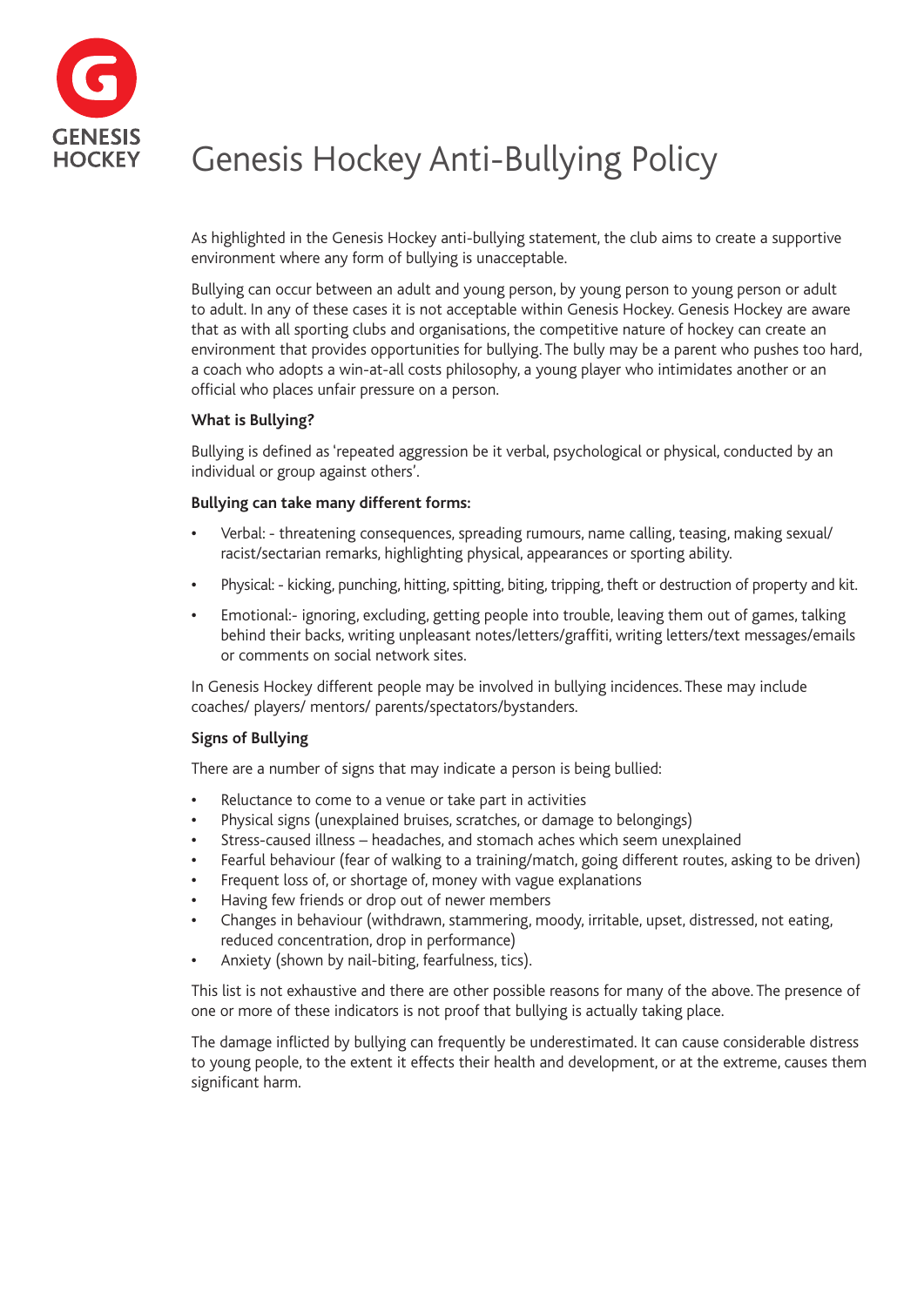

# Preventing Bullying in Genesis Hockey

Bullying can only survive in an environment where the victim does not feel empowered to tell someone who can help or in which it is not safe to do so. Genesis Hockey have a number of guidelines and principles that will endeavour to create a supportive environment for its members.

#### **These are:-**

- **•** Ensuring that all members follow the Code of Ethics and Codes of Conducts, which promotes the rights and dignity of each member;
- **•** Dealing with any incidents as they arise;
- **•** Using a whole group policy or 'no-blame approach', i.e., not 'bullying the bully' but working with bullies and the group of young people, helping them to understand the hurt they are causing, and so make the problem a 'shared concern' of the group;
- **•** Reinforcing that there is 'a permission to tell' culture rather than a 'might is right';
- **•** Encouraging young people to negotiate, co-operate and help others, particularly new or different children;
- **•** Offering the victim immediate support and put the 'no blame approach' into operation;
- **•** Never telling a young person to ignore bullying, they can't ignore it, it hurts too much
- **•** Never encouraging a young person to take the law into their own hands and beat the bully at their own game
- **•** Telling the victim there is nothing wrong with them and it is not their fault

#### **Who should deal with bullying?**

While the more extreme forms of bullying would be regarded as physical or emotional abuse and are reported to the statutory authorities, dealing with bullying behaviour is normally the responsibility of all sports leaders within Genesis Hockey, the Club Children's Officer and the Club Designated Liaison Person.

#### **Dealing with Bullying:**

Is it Bullying? - Four questions can be useful to ask in helping to determine whether bullying, is taking place. These are as follows:

- (a) Targeting: Is the behaviour targeted at a group or individual?
- (b) Duration: Has this behaviour been happening over a period of time?
- (c) Frequency: How frequent is the behaviour and is there a pattern occurring?

(d) Intention: Is the intention of the behaviour to cause pain/harm/distress to an individual or group?

#### **The 'No Blame' Approach**

The Irish Sports Council recommend this approach for sporting organisations. Where appropriate this will be adopted by Genesis Hockey. As stated in the code of ethics it will be handled with discretion and confidentiality, keeping the wellbeing of all parties at the centre of the process. The "no-blame" approach is explained below.

#### **Step 1 – Interview with the victim**

If you find that there has been an incident of bullying, first talk to the victim. At this stage find out who was involved and what the victim is now feeling. Try asking the following questions:

- **•** Was it verbal or physical intimidation?
- **•** How hurt is the victim
- **•** Was it within his/her own peer group?
- **•** Ensure the victim that his/her name will not come out in the investigation
- **•** Actively listen